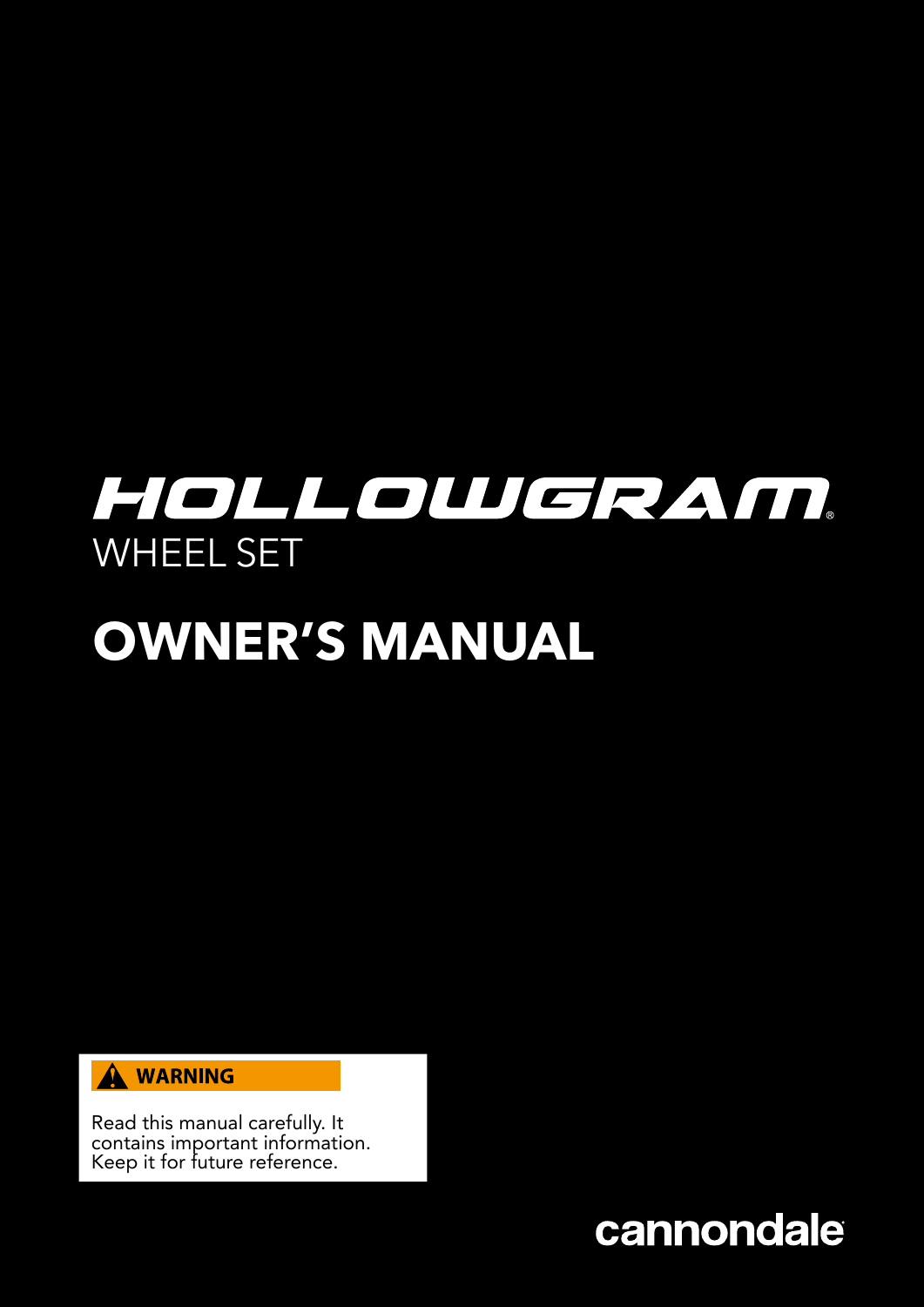### Safety Messages

In this supplement, particularly important information is presented in the following ways:

#### A WARNING

Indicates a hazardous situation which, if not avoided, may result in death or serious injury.

#### **NOTICE**

Indicates special precautions that must be taken to avoid damage.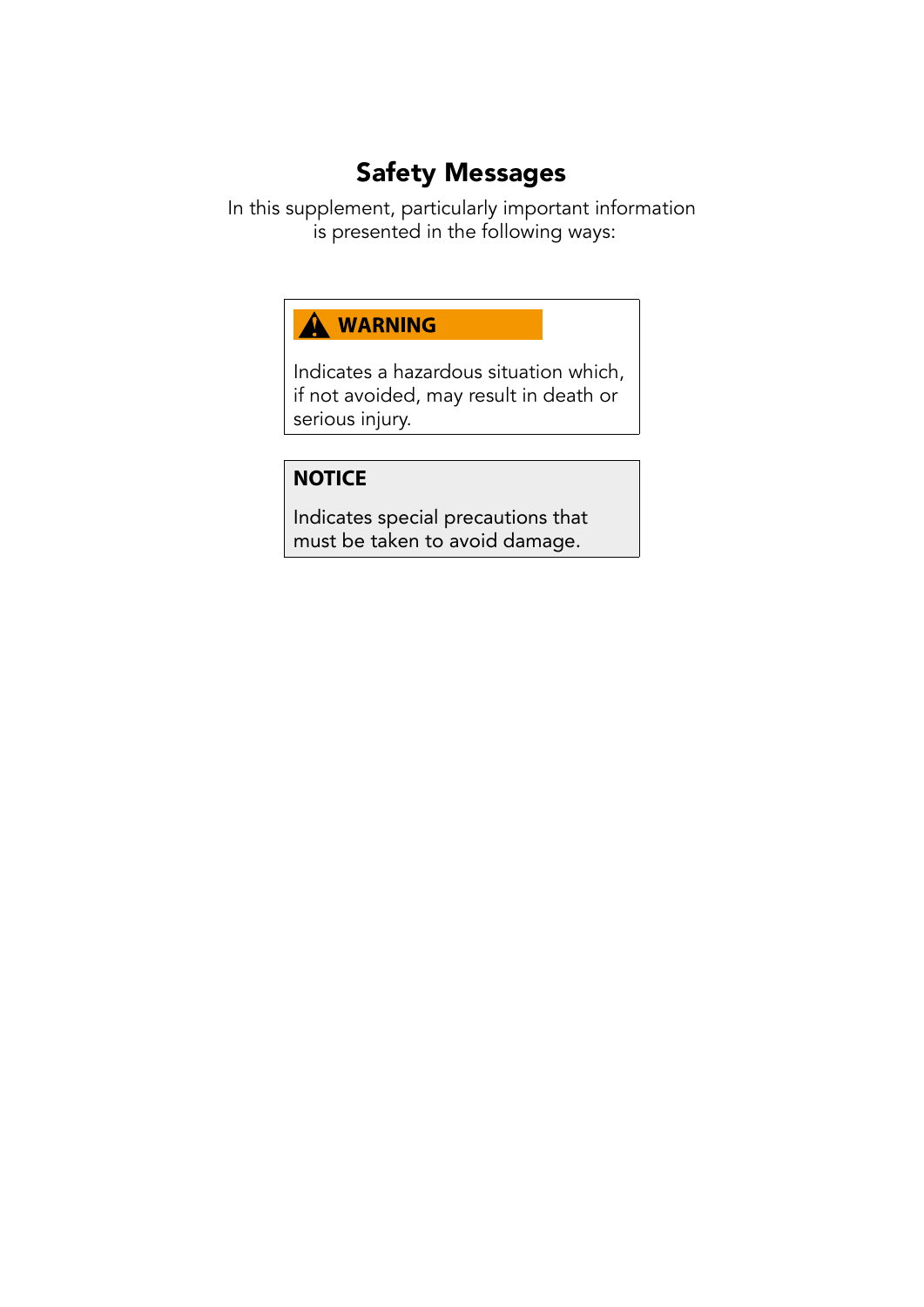### This Owners Manual

This manual provides important safety, maintenance, and technical information. It is not intended as a comprehensive assembly, use, service or repair guide.

You can download Adobe Acrobat PDF versions of any manual/supplement from our website: http://www.cannondale. com.

### **CONTENTS**

| Safety Information 2-5         |  |
|--------------------------------|--|
|                                |  |
|                                |  |
| Asymmetric Integration         |  |
| Carbon Wheel Inspection  10-11 |  |
| Pre-Ride Checklist 12          |  |

### Contacting Cannondale

Cannondale USA Cycling Sports Group, Inc. 1 Cannondale Way, Wilton CT, 06897, USA 1-800-726-BIKE (2453)

Cycling Sports Group Europe B.V Mail: Postbus 5100 Visits: Hanzepoort 27 7575 DB, Oldenzaal, Netherlands

### Seek Professional Service

To make sure your wheels are serviced and maintained correctly, and that you protect applicable warranties, please coordinate all service and maintenance through your Authorized Cannondale Dealer.

#### **NOTICE**

Unauthorized service, maintenance, or repair parts can result in serious damage and void your warranty.

### Patent Information

Hollowgram 64 KNØT wheels are covered by one or more of the following U.S. Patent Nos.: 8,888,195 and 9,463,666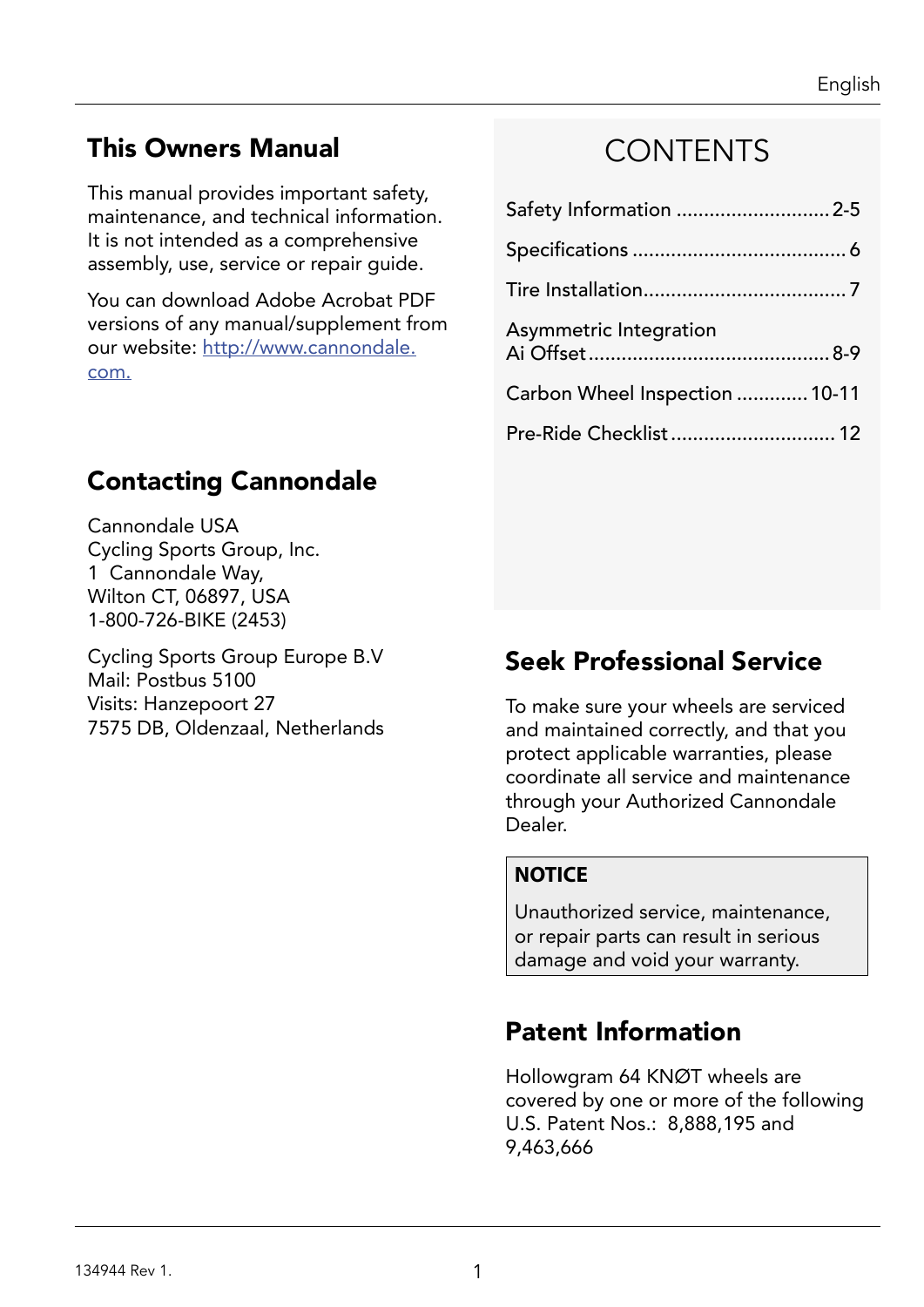HollowGram Wheel Set Owners Manual

### SAFETY INFORMATION

Before you use your wheels, please read each of the WARNING listed in this section. Each one is focused on a specific safety risk which you must understand.

### **WARNINGS**

**INTENDED USE:** For bicycle use only. Using this product the wrong way is dangerous. For Intended Use of your specific model wheel, see 'Specifications" in this manual. For more ASTM and Intended Use information go to www.cannondale. com.

PERFORM THE PRE-RIDE INSPECTION BEFORE EVERY RIDE: A pre-ride inspection is important to identify and correct potential problems before you use the wheels. See "Pre-Ride Inspection in this manual."

COMPATIBILITY: Before using a wheelset on a bike, make sure the wheelset is compatible with the frame and fork (e.g., clearance, chain line, brake type, dropout spacing). Confirm specifications in frame manufacturer instructions for the frame.

WEIGHT LIMIT: HollowGram Wheels have a weight limit. The limit for a specific HollowGram Wheel model is found in the "Specification" section of this manual. The weight limit is the total combined weight of the Rider, the bike and any items carried on the bike/rider.

DO NOT MAKE CHANGES OR MODIFY THE WHEELS: Wheelsets are manufactured and tested using approved components (e.g., hubs, rims, rim tape/strip, spokes, spoke nipples, valves, and specified tire type). Changing or substituting any of these parts can result in damage to the wheel assembly leading to an accident or voiding of applicable warranties.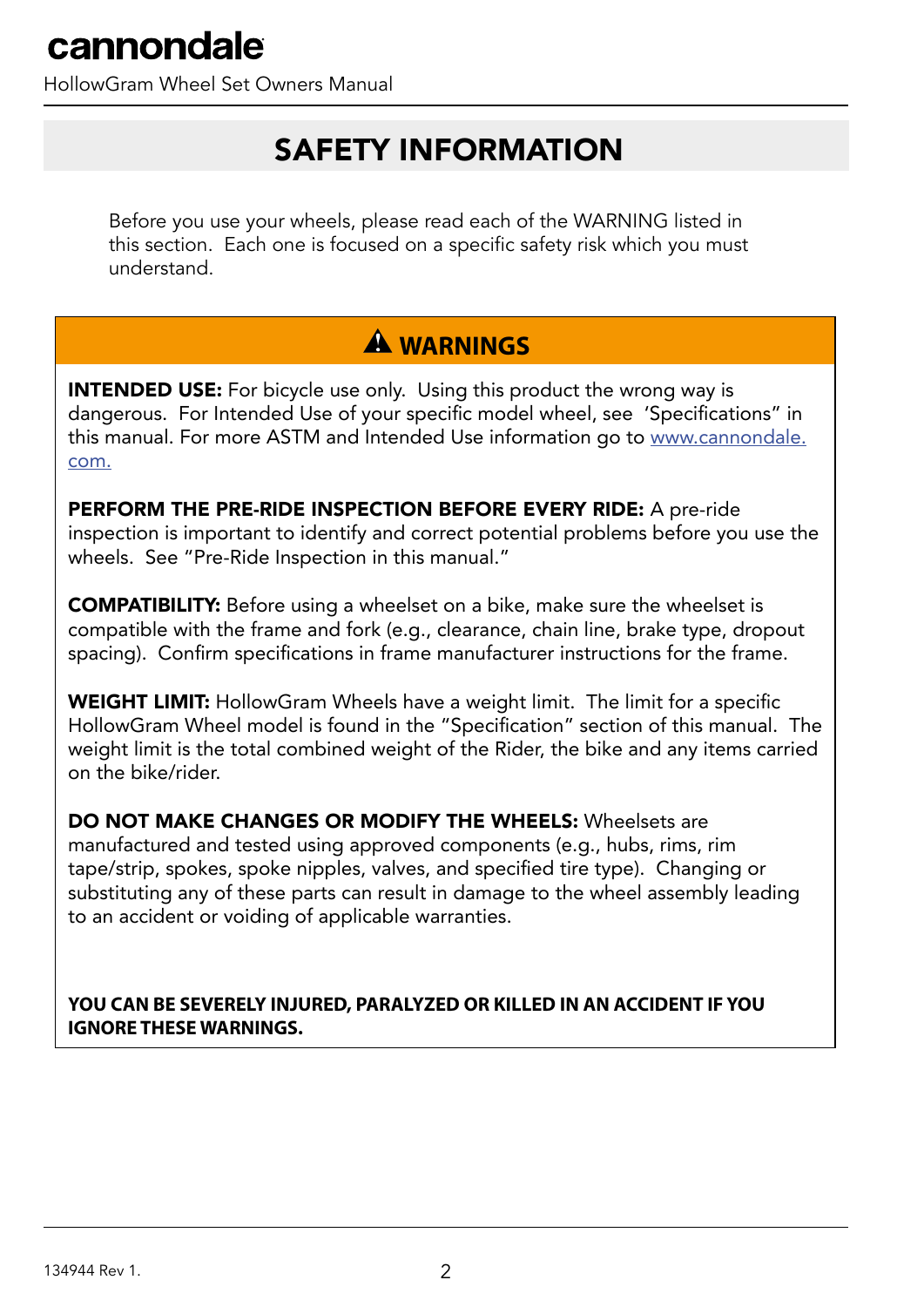### **WARNINGS**

INSPECTION & CRASH/IMPACT DAMAGE: After any crash or impact, immediately stop riding. Have the the entire wheel (rim, hub, spokes, tire, and frame) inspected by a trained professional bicycle mechanic for any damage (e.g., bending, cracks, deep scratches or scoring, missing, bent, deformed, or loose spokes). See"Wheel Inspections" in this manual for the kinds of damage that can occur following a crash or impact.

MAXIMUM AIR PRESSURES (Tire and Rim): Exceeding the maximum pressure of either tire or rim could lead to tire or rim failure, or both. Find the maximum air pressure marked on the rim. Find the maximum air pressure indicated on the tire sidewall marking. Do not exceed the lower maximum air pressure value. See "Specifications" for maximum rim pressure.

USE ONLY BICYCLE AIR PUMPS: Do not use gas station air hoses or other air high volume air compressors. These pumps move a large volume of air very rapidly and will raise the pressure in your tire very rapidly, which could cause the tube to explode. CAUTION: Pencil type automotive tire gauges can be inaccurate and should not be relied upon for consistent, accurate pressure readings. Instead, use a high quality dial gauge.

WHEEL INSTALLATION/REMOVAL: Follow the manufacturer instructions when installing and removing a wheel using thru-axle mechanisms. If attached incorrectly, the wheels may wobble or fall off the bicycle, or suddenly stop the wheel, which can cause serious injury or death. Be careful not to damage the disc, caliper or brake pads when re-inserting the disc into the caliper. Remember, do not activate a disc brake's control lever unless the disc is correctly inserted in the caliper. Activating the lever without the wheel/brake rotor installed may close the caliper pads, interfering with wheel installation.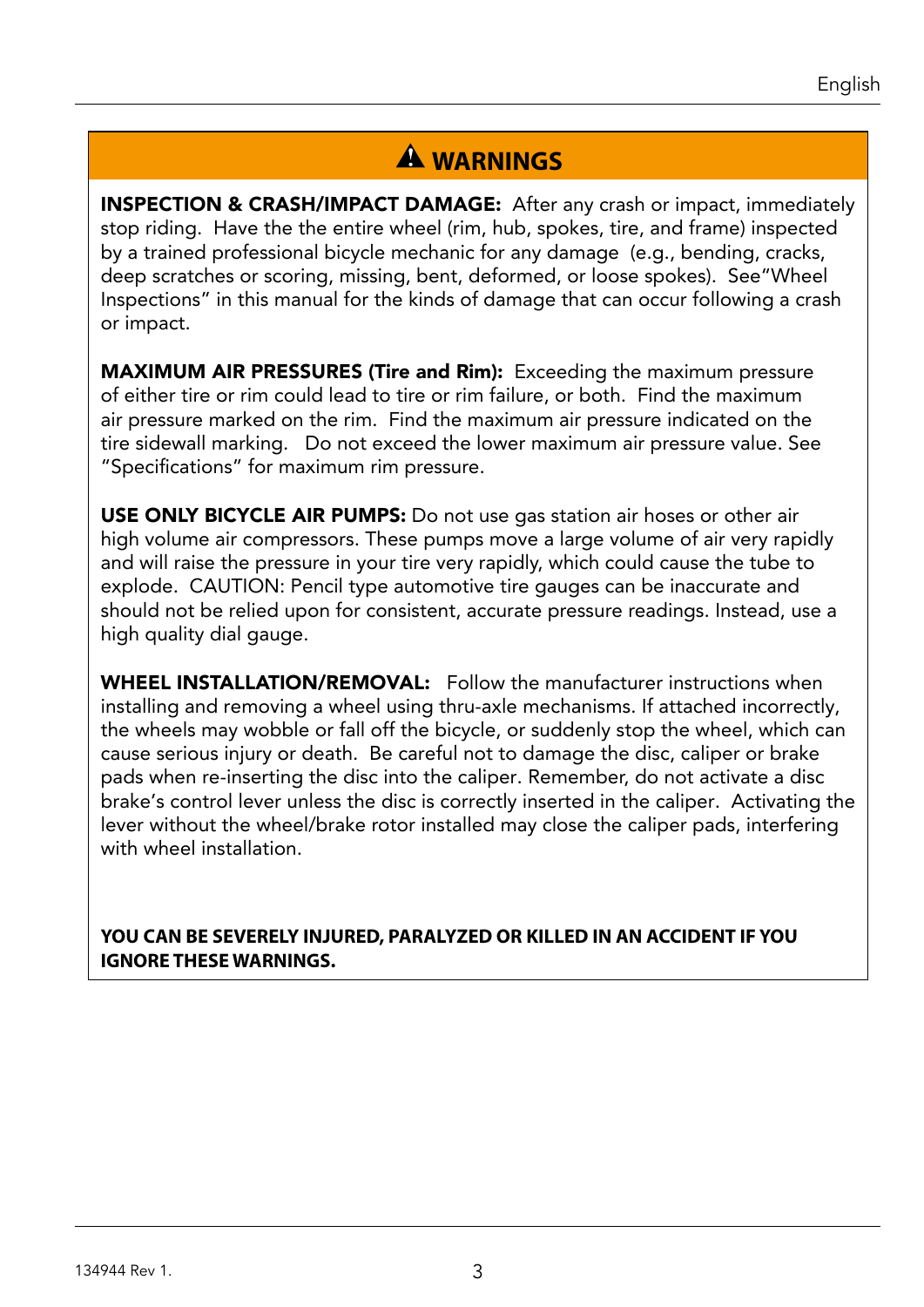HollowGram Wheel Set Owners Manual

### **A** WARNINGS

FOREIGN OBJECTS: Do not ride over sticks or debris (foreign objects). Foreign objects can be kicked up, enter the spokes of the front wheel, and be swept around and either break the fork or stop the wheel. Riding can be littered with a great variety of debris such as sticks, branches, auto parts and trash. Scan ahead and if you see debris ride around it. Before moving from your predictable path of travel, look over your shoulder to be sure you can do so safely. If you are riding with a group and at the front, point out debris.

TIRE SIZES: See "Specifications" in this manual for the tire size range applicable to your model wheel. Mounting the wrong size tires can result in the tires hitting the fork or frame when riding. If this happens, you can lose control of your bike and you can be thrown off. The actual measured size of a tire may be different than its sidewall marking. Follow the specified tire clearance recommendations of the frame manufacturer. Each time you mount a new tire, take the time to inspect the actual clearance between the rotating tire and all parts of the frame. The U.S. Consumer Product Safety Commission (CPSC) requires at least 1/16" (1.6 mm) tire clearance from any part of the bike. Allowing for lateral rim flex and a wheel or rim that is outof-true will likely mean choosing a rear tire that provides even more clearance than the CPSC recommends. To measure clearance: Inflate tire to operating air pressure. Measure the space between the tire and frame. Take measurement along the full length of possible interference. If the measured clearance is less than specified, the tire is not compatible and must not be used.

**STORING:** Clean wheels to remove contaminants and release air pressure before storage. Store in cool, dry areas and protect from incidental damages during storage and from dirt accumulation. Do not hang wheels from hooks.

TRANSPORTING: Protect the wheels from damage during storage. Do not use a clamp on any part of the wheel rim, spokes, or hubs. When transporting on an automobile rack, make sure wheels are not within 18"of the hot exhaust pipe.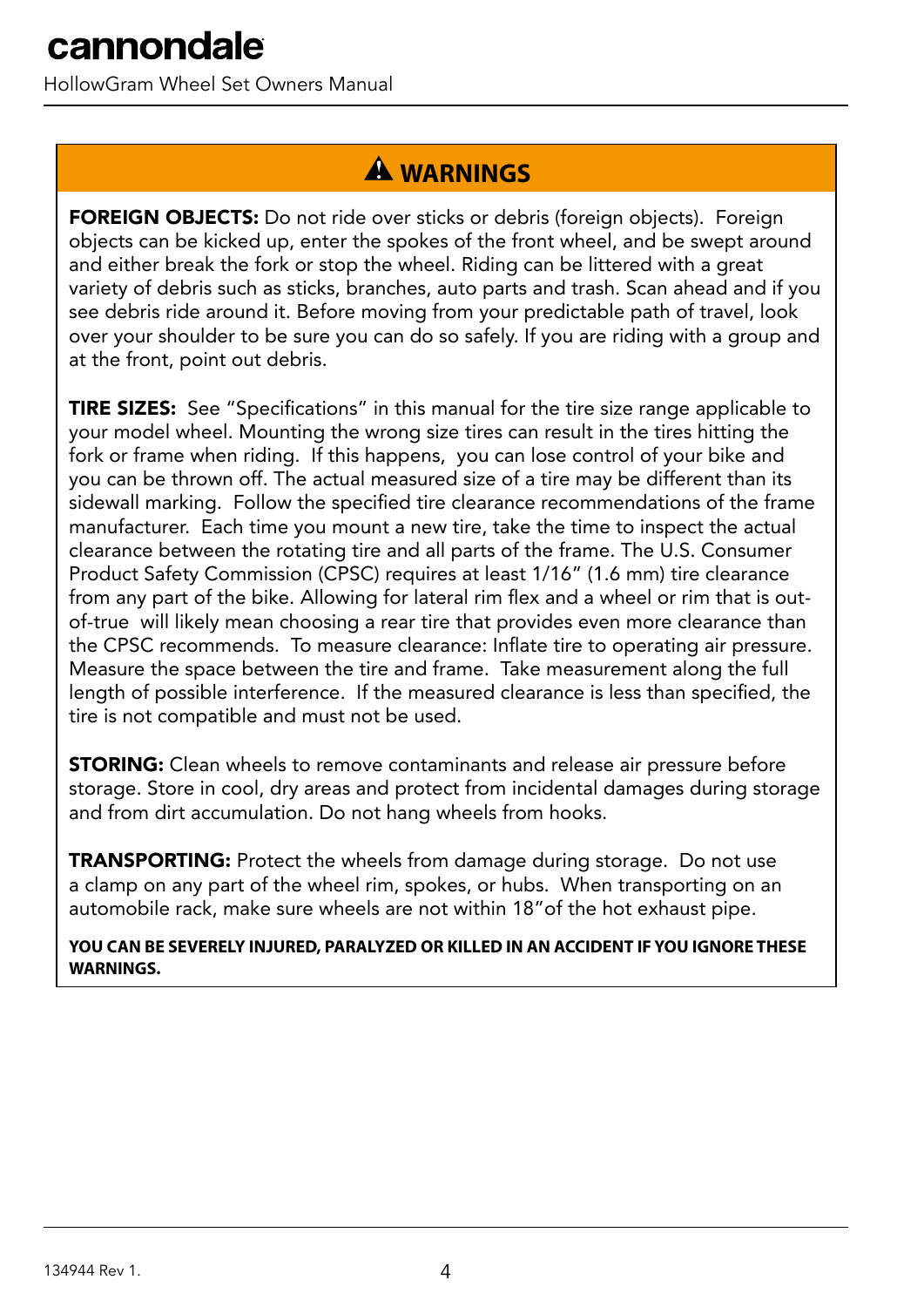### **A** WARNINGS

FOLLOW BRAKE MANUFACTURER INSTRUCTIONS: Follow the brake manufacturer instructions for installing, using, and maintaining brake system parts (e.g., disc, calipers, pads).

DISC BRAKES ON ROAD BIKES: Relative to conventional rim brakes, disc brakes are less affected by water, do not wear or heat the rims, and are therefore more consistent. Disc brakes also may be more powerful. To minimize risk of injury or accidents: Understand that road bikes have a relatively small tire contact patch (part of the tire that touches the road). In order to apply the brakes safely and effectively, you may need more or less braking force in different situations. You need to take into account various road and weather conditions that can affect traction. Disc brakes are excellent, but not some kind of magic. Take some time riding your new disc brake road bike in lower-risk circumstances to get used to the feel and performance of the disc brakes and tires.

**DISC BRAKE ONLY RIMS:** Do not use disc brake only wheels with rim brakes. There is no required rim braking surface on disc brake only wheel rims. Only disc brakes can be used. See "Specifications" for applicable brake types and limitation for your specific wheels.

**EXTREME TEMPERATURE:** Do not expose the wheels (and/or bike) to heat such as in strong sunlight under the glass of a hatchback auto. Exposure to excessive heat can damage the wheel leading to wheel failure. When transporting on an automobile rack, make sure wheels are not within 18"of the hot exhaust pipe.

MAINTENANCE: Establish a wheel/bike maintenance and inspection schedule appropriate for how you ride and use the wheels. Inspect more often when riding aggressively and in extreme environmental conditions. Have all inspection and maintenance performed by a trained professional bike mechanic. See "Maintenance" in this manual.

**CLEANING:** As with your bicycle, clean with dish soap and water. : Never use solvents, spray oils, or chemical spray cleaners to clean. These can damage/weaken the structure of the wheel and cause decals, labels, and paint to come off. Do not use a pressure washer, which can cause damage by forcing dirt and debris into the wheel.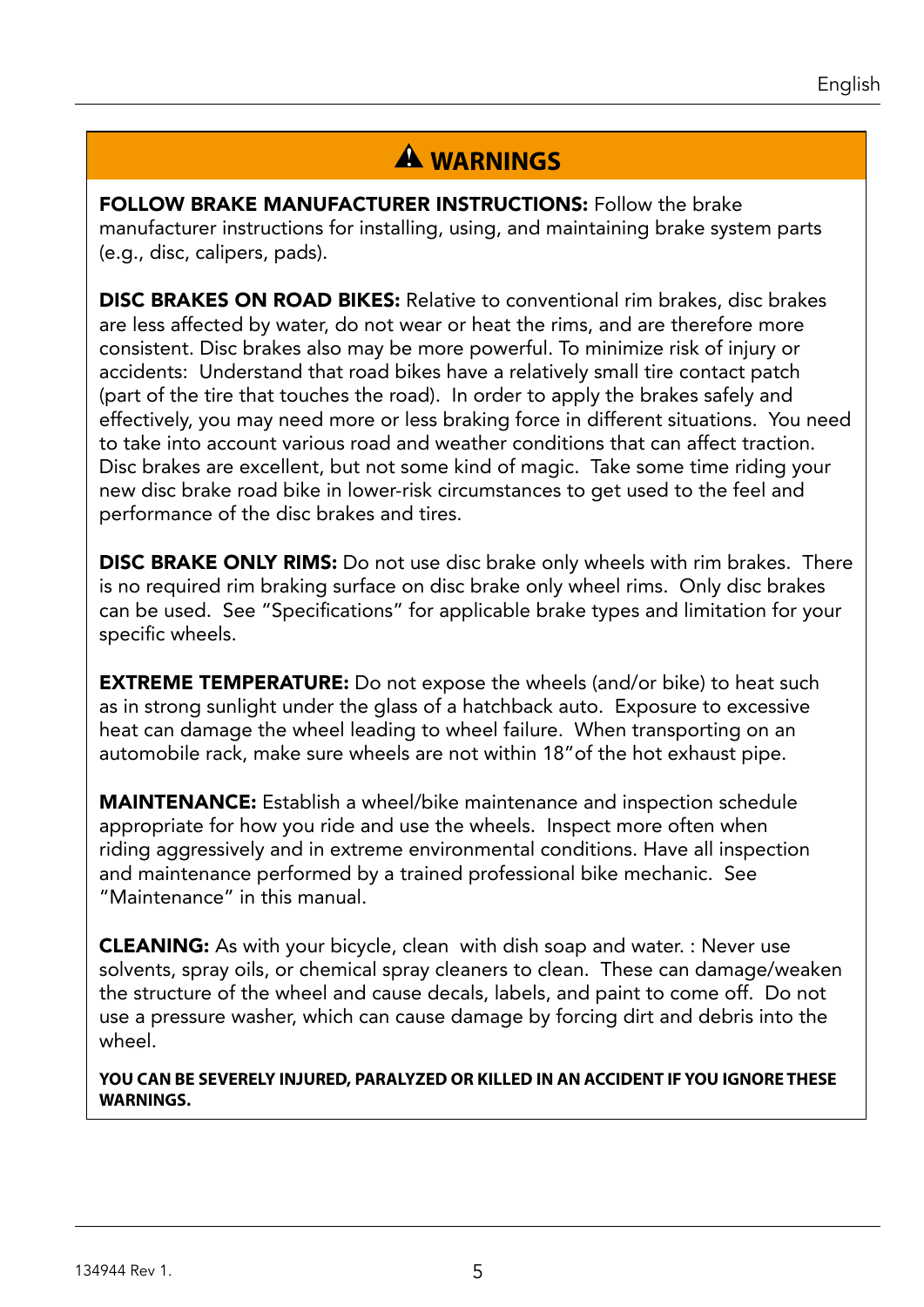HollowGram Wheel Set Owners Manual

### **SPECIFICATIONS**

#### **HollowGram Road Wheel Sets**

| <b>Brake Type</b>                                                      | Disc Only                                                                                                                                                                                                                                                                                                                                              |                  |          |  |
|------------------------------------------------------------------------|--------------------------------------------------------------------------------------------------------------------------------------------------------------------------------------------------------------------------------------------------------------------------------------------------------------------------------------------------------|------------------|----------|--|
| Maximum Tire Air Pressure                                              |                                                                                                                                                                                                                                                                                                                                                        | <b>Tire Size</b> | Pressure |  |
|                                                                        |                                                                                                                                                                                                                                                                                                                                                        | $700 \times 23$  | 125 psi  |  |
|                                                                        |                                                                                                                                                                                                                                                                                                                                                        | 700 x 25         | 110 psi  |  |
|                                                                        |                                                                                                                                                                                                                                                                                                                                                        | 700 x 28         | 95 psi   |  |
| <b>A</b> Intended Use                                                  | ASTM CONDITIONS 1-2, High-Performance Road, General<br>Purpose Riding, Cyclocross.<br><b>Not Intended:</b> For off road or mountain bike use, or<br>jumping. Cyclocross riders and racers dismount before<br>reaching an obstacle, carry their bike over the obstacle<br>and then remount. Cyclocross bikes are not intended for<br>mountain bike use. |                  |          |  |
| Tire compatibility:                                                    | Tube type clincher with tube, tubeless ready clincher with<br>sealant                                                                                                                                                                                                                                                                                  |                  |          |  |
| <b>A</b> Maximum Weight Limit :<br>(bike $+$ rider $+$ all equipment): | 285 lbs / 126 kg                                                                                                                                                                                                                                                                                                                                       |                  |          |  |

#### **HollowGram Mountain Wheel Sets**

| ltem                                                                   | Specification                                                                                                                                                                                            |                  |          |  |
|------------------------------------------------------------------------|----------------------------------------------------------------------------------------------------------------------------------------------------------------------------------------------------------|------------------|----------|--|
| <b>Brake</b>                                                           | Disc Only                                                                                                                                                                                                |                  |          |  |
| Maximum Tire Air Pressure                                              |                                                                                                                                                                                                          | <b>Tire Size</b> | Pressure |  |
|                                                                        |                                                                                                                                                                                                          | 2.25 in          | 45 psi   |  |
|                                                                        |                                                                                                                                                                                                          | $2.5$ in         | 40 psi   |  |
| A Intended Use                                                         | ASTM CONDITION 3, Cross-Country, Hardtails<br><b>Not Intended:</b> For use in extreme forms of jumping/riding<br>such as hardcore mountain, Freeriding, Downhill, Sending,<br>Dirt Jumping, Hucking etc. |                  |          |  |
| Tire compatibility:                                                    | Tube type clincher with tube, tubeless ready clincher with<br>sealant                                                                                                                                    |                  |          |  |
| <b>A</b> Maximum Weight Limit :<br>(bike $+$ rider $+$ all equipment): | 305 lbs / 138 kg                                                                                                                                                                                         |                  |          |  |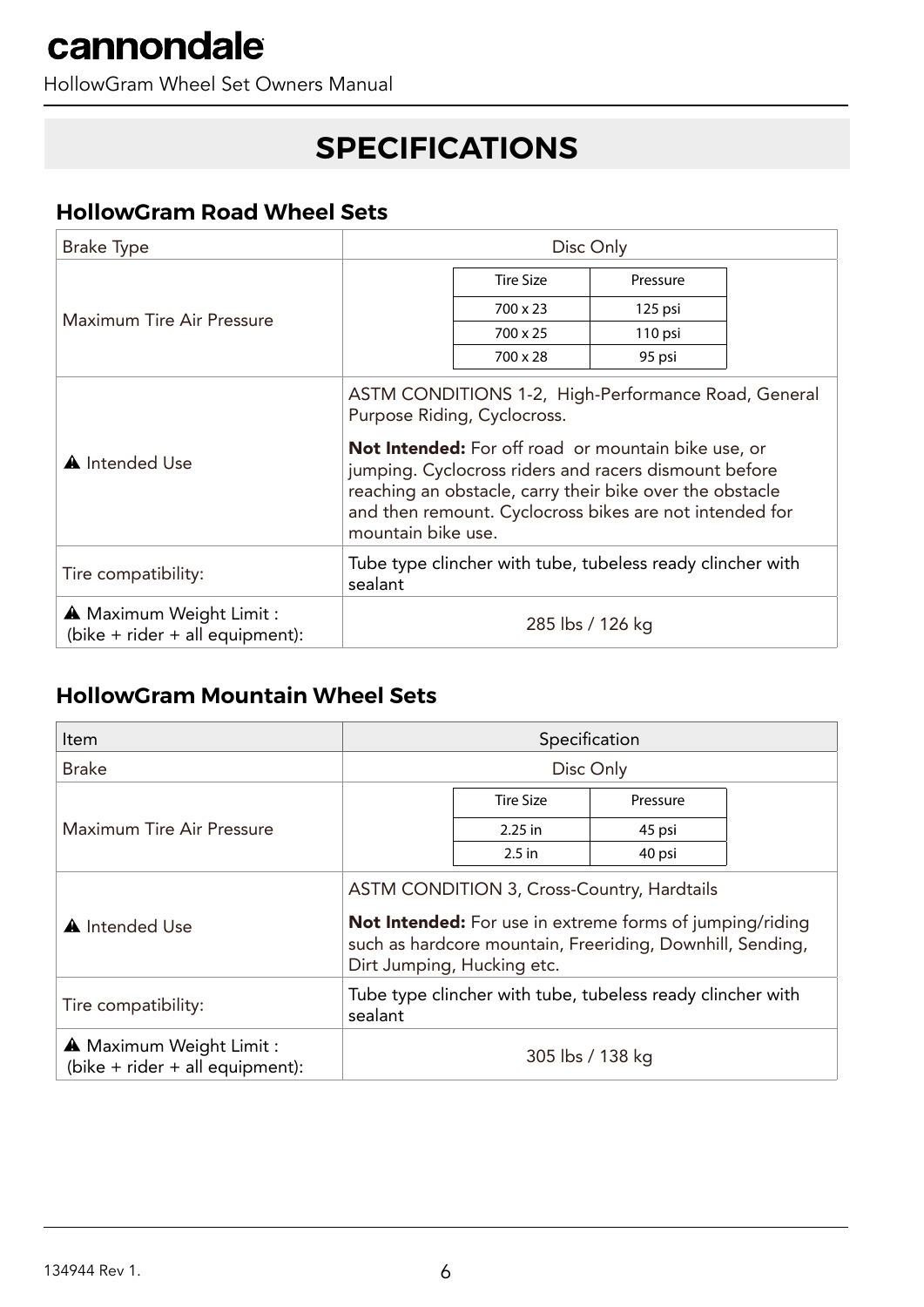# **TIRE INSTALLATION**

# Tubed Rims

#### **NOTICE**

- Do not use metal tire levers. These can damage the surface of the rim, tire, or inner tube.
- Use only valves with a suitable diameter and of an adequate length. Do not modify the valve hole.
- Use only rim tapes, inner tubes and tires which fit the dimensions of the rim.
- Do not use latex tubes with your carbon rims.

#### **A WARNING**

Incorrect tire and tube removal/ installation can result in damage leading to an accident. If you are not already skilled at changing tires and tubes, have a trained professional bicycle mechanic do the work.

### Tubeless Rims

#### **WARNING**

Incorrect tubeless tire removal/installation can result in damage to the tire or rim or a tire insufficently sealed on the rim resulting in air loss. If you are not already skilled at changing tubless tires and tubes, have a trained professional bicycle mechanic do the work.

#### **A** WARNING

Follow the tire and tube sealant manufacturer instructions.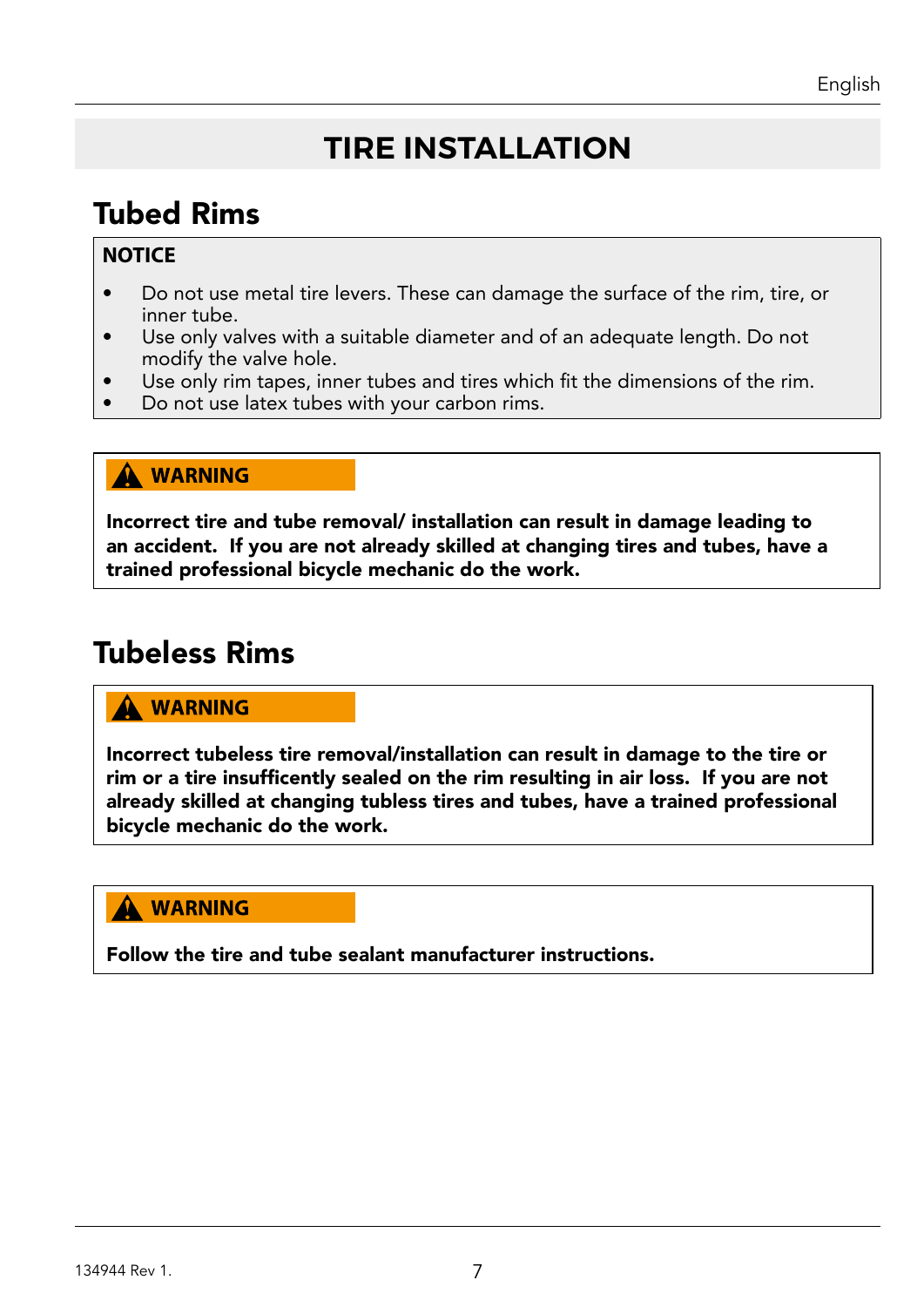# **ASYMMETRIC INTEGRATION - AI OFFSET**

Ai offset rear wheels have equal spoke angles and tension on both sides (non-dished wheel) which improves wheel stiffness, strength.

The Ai Offset (of a rear wheel assembly) is indicated on the removable wheel spoke label.

The Ai Offset of a rear wheel must match the frame specified Ai wheel offset.



| Rear Hub Spacing | Ai Offset |
|------------------|-----------|
| $142 \text{ mm}$ | 6 mm      |
| 148 mm           | 3 mm      |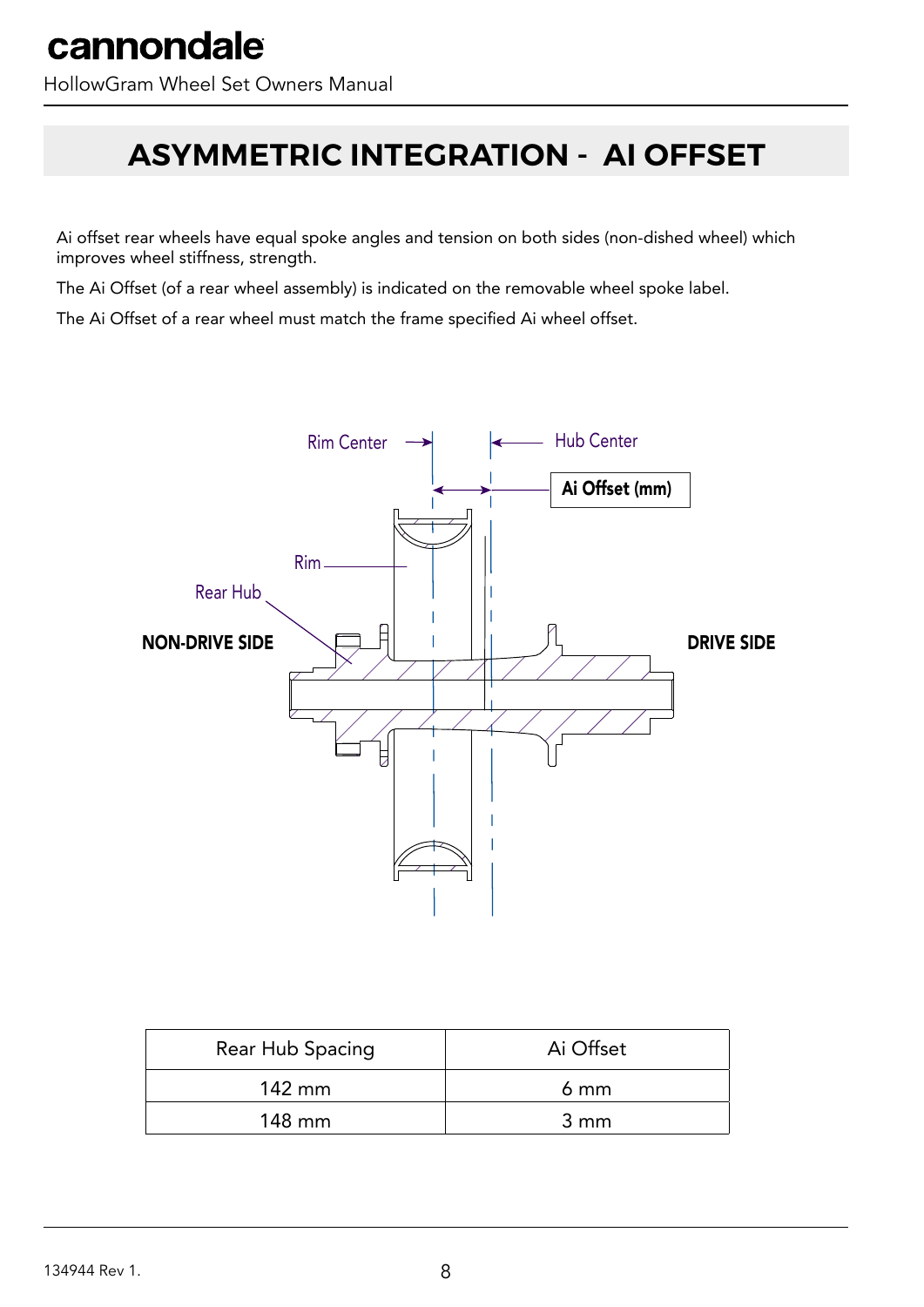#### **NOTICE**

Installing a wheel with an incorrect offset for the frame can result in insufficient tire-to-frame clearance with serious frame or wheel damage. This kind of damage is not covered by the Limited Warranty.

#### Building/Truing a Wheel

If you chose to build, or true the wheel, make sure the Ai Offset matches the frame specification. Consult with a Cannondale Dealer if you have any questions.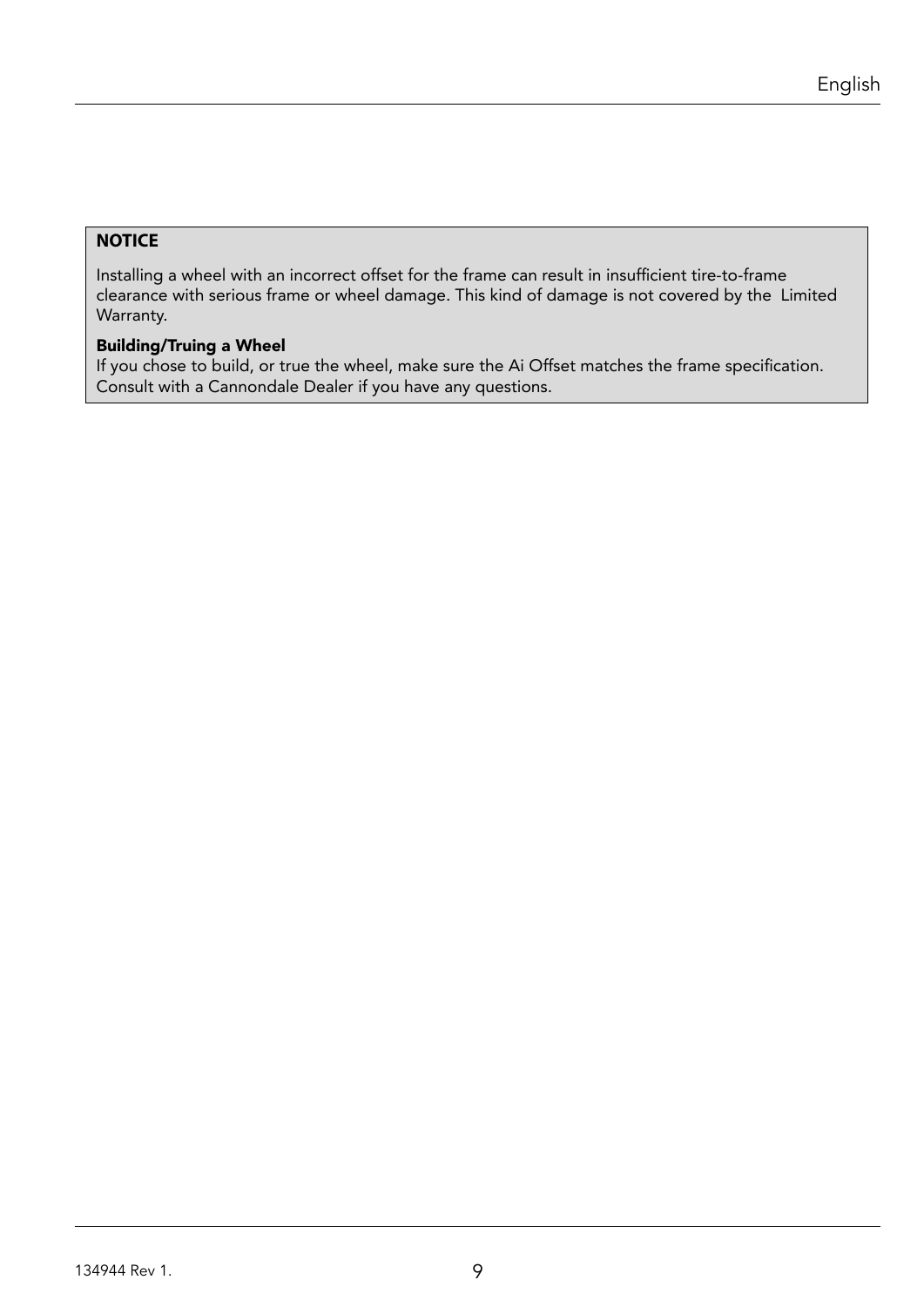HollowGram Wheel Set Owners Manual

## CARBON WHEEL INSPECTION

*Clean the wheel before inspecting it. See "Cleaning" in this manual.*

### Examples of serious wheel damage are:

#### Cracks:

Cracks on any part of the wheel are serious. Look carefully for cracks, broken, or splintered areas.

#### Delamination:

Delamination is serious damage. Composites are made from layers of fabric. Delamination means that the layers of fabric are no longer bonded together. Do not ride any bicycle or component that has any delamination.

These are some delamination clues:

- A cloudy or white area. This kind of area looks different from the ordinary undamaged areas. Undamaged areas will look glassy, shiny, or "deep," as if one was looking into a clear liquid. Delaminated areas will look opaque and cloudy.
- Bulging or deformed shape. If delamination occurs, the surface shape may change. The surface may have a bump, a bulge, soft spot, or not be smooth and fair.
- A difference in sound when tapping the surface. If you gently tap the surface of an undamaged composite you will hear a consistent sound, usually a hard, sharp sound. If you then tap a delaminated area, you will hear a different sound, usually duller, less sharp.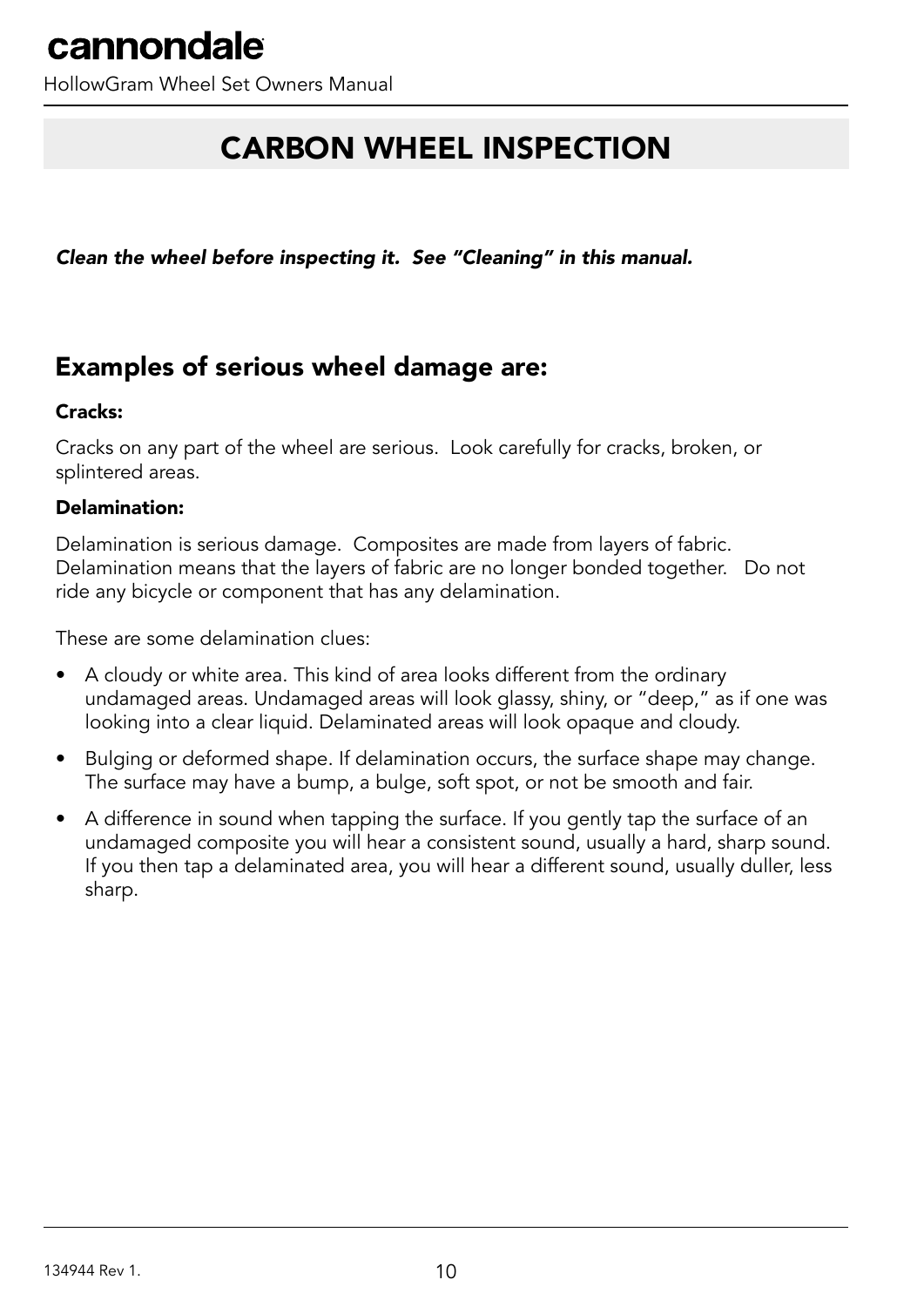#### Unusual Noises:

Either a crack or delamination can cause creaking noises while riding. Think about such a noise as a serious warning signal. A well maintained bicycle will be very quiet and free of creaks and squeaks. Investigate and find the source of any noise. It may not be a crack or delamination, but whatever is causing the noise must be fixed before riding.

#### **WARNING**

#### Do not ride on wheels with any delamination or crack, even a small one.

Any crack is serious. If you ride a delaminated or cracked wheel it may completely break apart with risk of accident.

If you see any crack, or anything you are unsure of, please take your wheel(s) to a trained professional bicycle mechanic for evaluation.

#### You can be severely injured, paralyzed or killed in an accident if you ignore this warning.

#### Hub and Spokes:

Inspect the hub flange, where the heads of the spokes are hooked (or otherwise attached) to the hub flange, for cracks. Inspect the rim where the spokes meet the rim. It is not uncommon to see cracks form where the spokes meet the rim.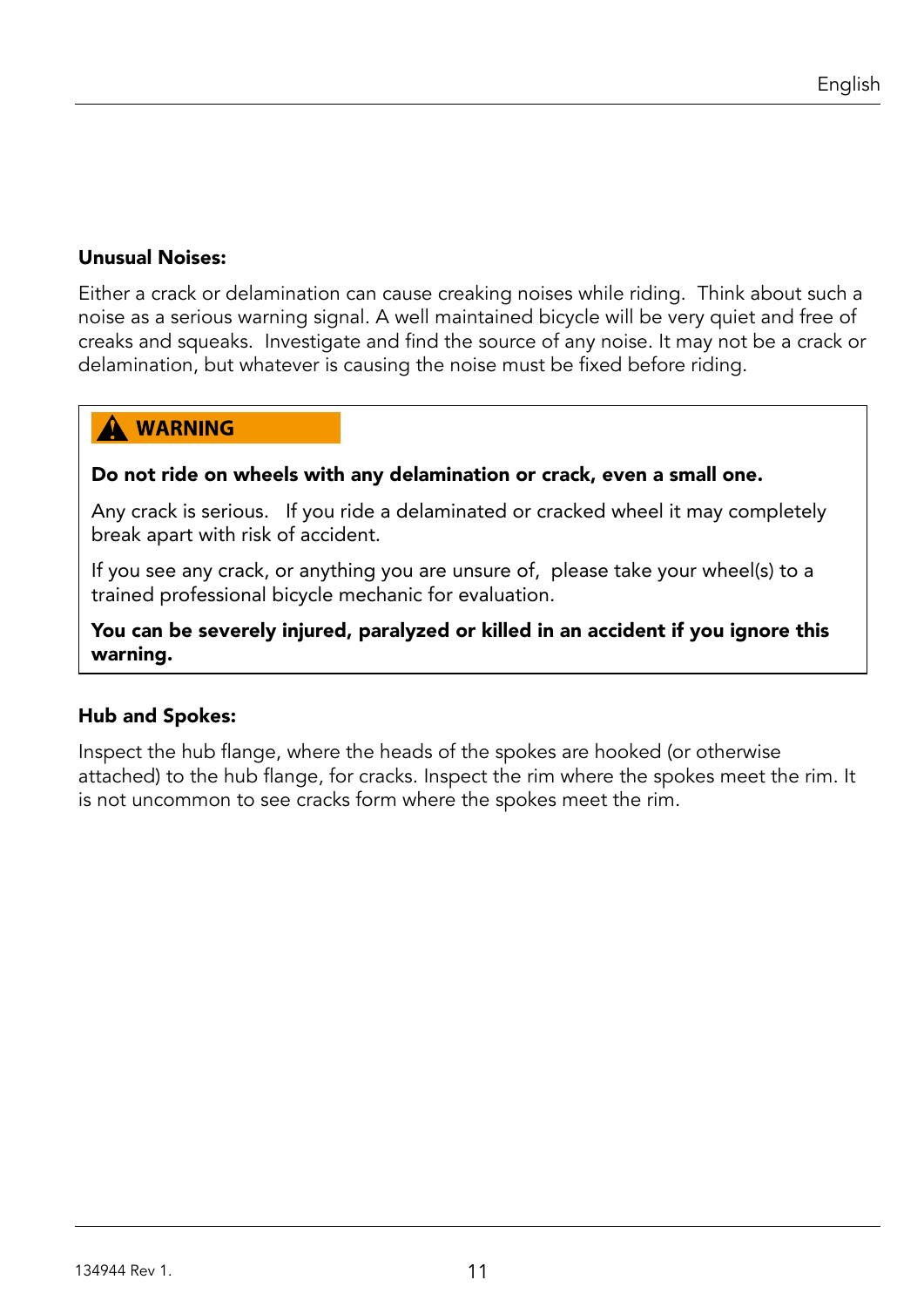HollowGram Wheel Set Owners Manual

### PRE-RIDE CHECKLIST

#### **WARNING**

Complete the following Pre-Ride Checks before every ride and after any crash or impact.

STOP RIDING IMMEDIATELY If any problems are found with the following items, have the wheels examined and corrected by a trained professional bicycle mechanic.

- Check to make sure the wheels are secured in the dropouts correctly. Follow the quick-release or through axle manufacturers attachment instructions.
- Check the tire air pressure. Inflate according to tire and rim pressure limits. Use a bicycle tire pump with a dial type pressure gauge.
- Check the brakes for proper function.
- Check the wheel rotation; The wheels should spin freely and quietly. The wheel should not wobble or make noise. Spin each wheel and check for brake clearance and side-to-side wobble. If a wheel wobbles side-to-side even slightly, take the bike to a qualified bike shop to have the wheel trued.
- Check the tire condition. Spin each wheel slowly and look for cuts in the tread and sidewall. Replace damaged tires before riding the bike.